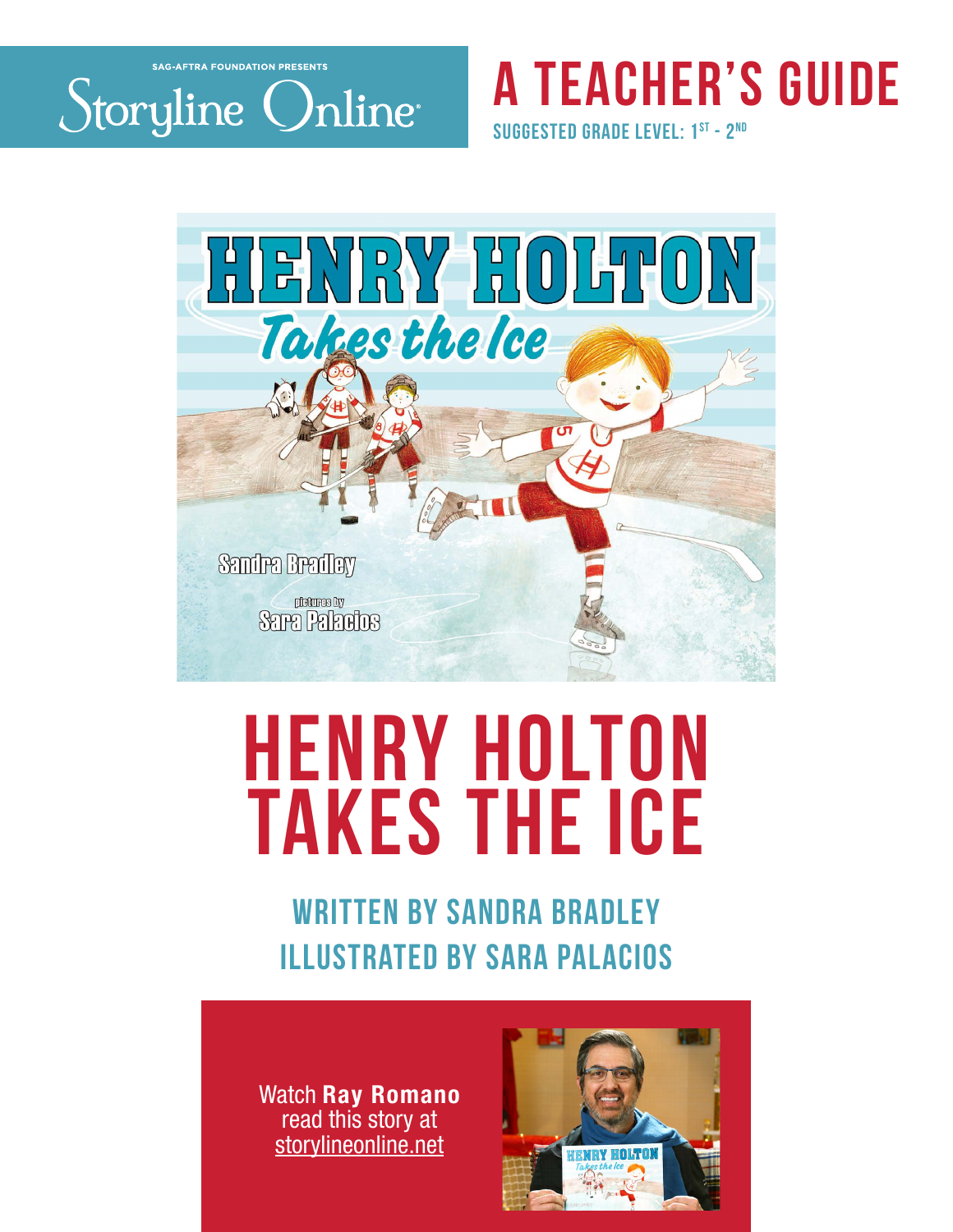# **about this story**

#### **SYNOPSIS**

Henry Holton's whole family is hockey mad. Everyone, that is, except Henry. When he holds a hockey stick, Henry becomes a menace to the game—and an embarrassment to his sports-minded family. It's not until he sees his first ice dancing performance that Henry realizes there's something he can do on the ice that *doesn't*  involve boarding and body checking. Henry is ready to hang up his gear and try on some figure skates, but first he has to convince his hockey-obsessed family to let him follow his own path.

#### **THEMES IN THE STORY**

Individuality, Hockey, Ice dancing, Diversity and inclusion, Challenging gender stereotypes

**PAGE 2 • A teacher's GUIDE • HENRY HOLTON TAKES THE ICE • © 2020 SAG-AFTRA FOUNDATION**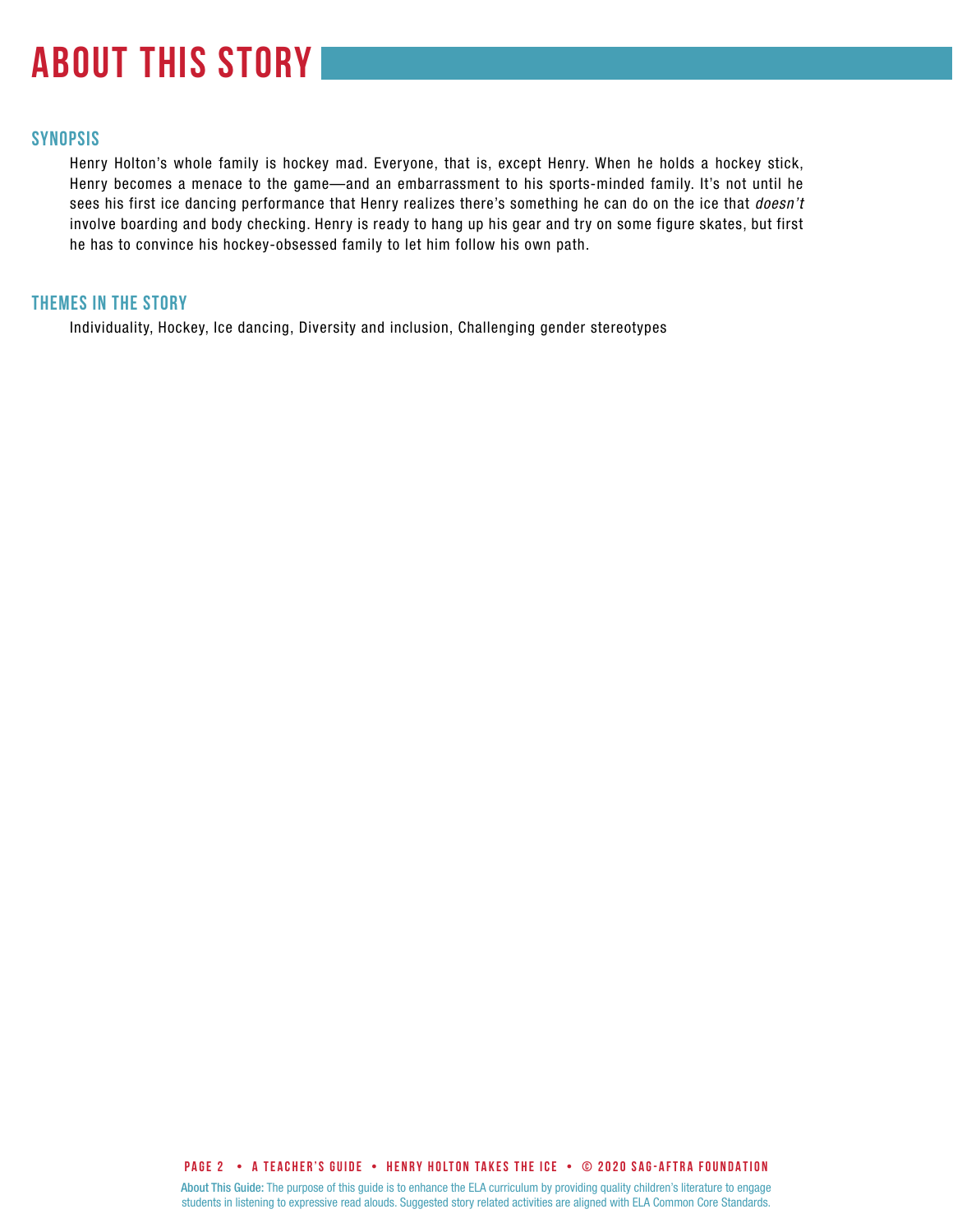# **reading and writing**

### **Suggested grade level: 1ST - 2Nd**

#### **ela common core standard**

Reading Literature: Students read and respond to works of literature with emphasis on comprehension, making connections among ideas and between texts with focus on textual evidence. *(Standards listed below are for 1st and 2nd grade but can be adapted to kindergarten or 3rd grade standards.)*

#### **before viewing**

| <b>Standards:</b> | CCSS.SL.1.1, CCSS.SL.2.1                                                 |  |
|-------------------|--------------------------------------------------------------------------|--|
| Obiective:        | Tap knowledge and build background to prepare for reading the story.     |  |
| <b>Procedure:</b> | Build background for students by discussing the following with students: |  |
|                   | The game of hockey and other sports played on ice<br>$\bullet$           |  |

- Introduce the story, *Henry Holton Takes the Ice:* Explain that the story is about a hockeyobsessed family. When someone is obsessed about something it means that it is all they think about. Allow time for students to share ideas about how their own family might be considered "obsessed" with something.
- Predict what the story might be about.

#### **during viewing**

| <b>Standards:</b> | CCSS.SL.1.2, CCSS.SL.2.2, CCSS.RL.1.1, CCSS.RL.2.1                                                                                                                                                                                                                   |  |
|-------------------|----------------------------------------------------------------------------------------------------------------------------------------------------------------------------------------------------------------------------------------------------------------------|--|
| Objective:        | Students will listen to story and answer teacher posed questions appropriately.                                                                                                                                                                                      |  |
| <b>Procedure:</b> | Stop the video at appropriate parts to ask questions or pose prompts. Suggestions:<br>Check predictions, adjust, and make new predictions.<br>$\bullet$<br>Use context clues to explain the meaning of hockey terms as they are presented in the story:<br>$\bullet$ |  |

- *MVP, Hockey Mad, biscuit, boarding, body check, cross check, five hole, left/right wing, lumber*
- Focus on characters' actions and words to learn about how the characters are feeling.

#### **after viewing – CHARACTERS CHANGE**

CCSS.RL.1.3, CCSS.RL.2.3

| <b>Standards:</b> | CCSS.RL.1.3, CCSS.RL.2.3                                                                                                                     |
|-------------------|----------------------------------------------------------------------------------------------------------------------------------------------|
| Objective:        | Students will identify actions and/or words of a character to determine how a character changes<br>from the beginning to the end of a story. |
| <b>Materials:</b> | Characters Change Graphic Organizer ( $\mathbb Q$ Google It!)<br>Character Anchor Chart (see below)                                          |
|                   | Teacher Prep:                                                                                                                                |
|                   | Write the following questions on chart paper:                                                                                                |
|                   | • What is the character doing?<br>• What is the character saying?                                                                            |
|                   | • What do these details tell me about the character at different points in the story?                                                        |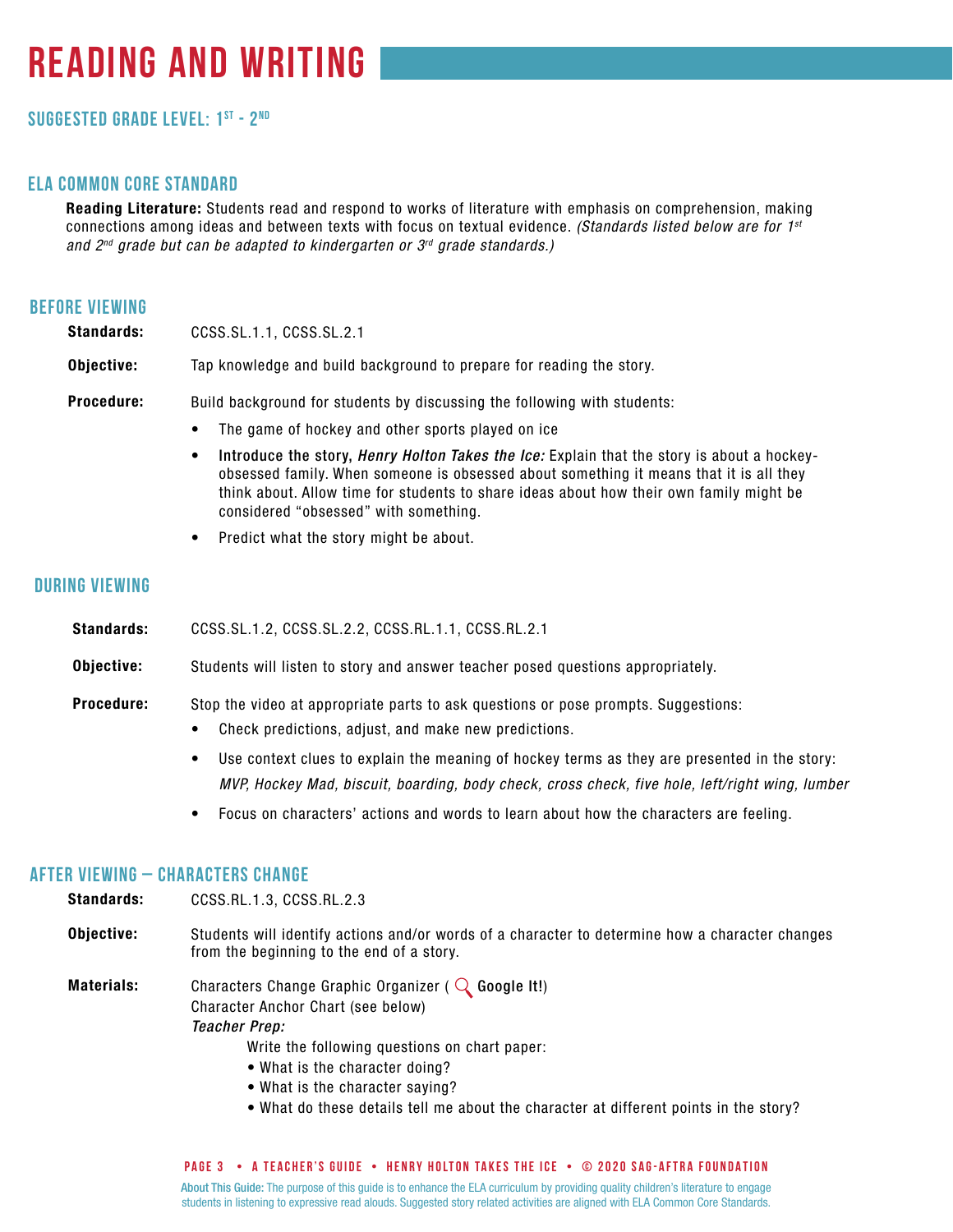#### Procedure:

| Step 1: | Explain that many times characters change in a story, just like people. Share a real-life<br>example of this.                                                                                                                                                           |
|---------|-------------------------------------------------------------------------------------------------------------------------------------------------------------------------------------------------------------------------------------------------------------------------|
| Step 2: | Instruct students on how good readers understand how a character may change from the<br>beginning to the end of a story. Display the chart and explain.                                                                                                                 |
| Step 3: | Have students work with a partner to discuss Henry Holton and his family at the beginning of<br>the story. How did they feel about hockey? How do you know? How did they feel about Henry<br>wanting to figure skate? How do you know? Use the chart to guide students. |
| Step 4: | Bring the class back together to discuss. If using an organizer, model how to complete.                                                                                                                                                                                 |
| Step 5: | Have students listen to the story again to see how the characters changed at the end of the<br>story using the chart as a guide.                                                                                                                                        |
| Step 6: | Have students work with a partner to discuss the following: Did Henry's family change their<br>opinion about Henry and figure skating?                                                                                                                                  |
| Step 7: | Bring class together to discuss.                                                                                                                                                                                                                                        |
| Step 8: | Review with students that whenever they read, they should pay close attention to the things<br>a character says and does to help determine if the character has changed.                                                                                                |

#### **reading response**

| <b>Standards:</b> | CCSS.RL.1.1, CCSS.RL.1.3, CCSS.RL.2.1, CCSS.RL.2.3                                                                                                                                          |
|-------------------|---------------------------------------------------------------------------------------------------------------------------------------------------------------------------------------------|
| Objective:        | Students will answer the prompt using at least two details from the text to support the response.                                                                                           |
|                   | <b>Reading Prompt:</b> How is Henry like the other members of his family? How are members of this family different from<br>each other? Use details from the story to support your response. |

#### **writing – Opinion**

| <b>Standards:</b><br>CCSS.W.1.1, CCSS.W.2.1 |                                                                                                                                                                                       |
|---------------------------------------------|---------------------------------------------------------------------------------------------------------------------------------------------------------------------------------------|
| Objective:                                  | Students will write a short opinion paragraph stating their opinion, supplying reasons, and provide a<br>concluding sentence using grade appropriate sentence structure and spelling. |
|                                             | Writing Prompt: Henry's sister told Henry, "Ice dancing is for girls," but lots of boys like ice dancing. Do you think that<br>anyone can participate in ice dancing?                 |
| <b>Materials:</b><br>Writing tools          | Opinion Writing worksheet (see page 8)                                                                                                                                                |
| <b>Procedure:</b>                           |                                                                                                                                                                                       |
| Step 1:                                     | Remind students that Henry's sister told Henry that "Ice dancing is for girls."                                                                                                       |
| Step 2:                                     | Have students share their opinions. (Think-Pair-Share Strategy works well here)                                                                                                       |
| Step 3:                                     | State objective. Review or teach opinion writing.                                                                                                                                     |
| Step 4:                                     | Distribute organizer and have students begin prewriting.                                                                                                                              |
| Step 5:                                     | Continue to use the writing process to complete writing piece.                                                                                                                        |

Extend It: Hold a debate for students to present their ideas.

**PAGE 4 • A teacher's GUIDE • HENRY HOLTON TAKES THE ICE • © 2020 SAG-AFTRA FOUNDATION**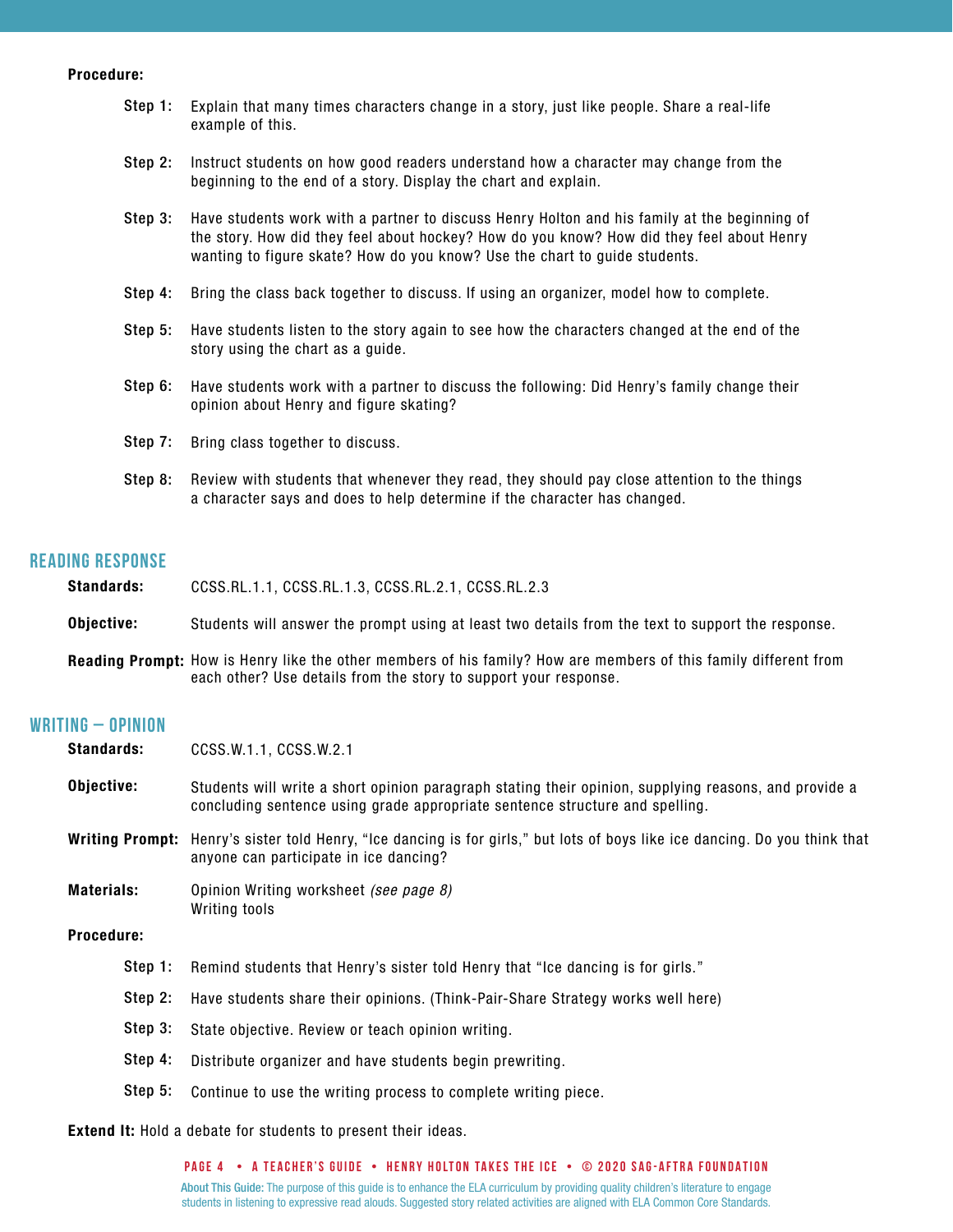# **across the curriculum activities**

#### **science/math**

#### OBJECTIVE —

Science: Scientific Experiment - *What slides farthest on ice?* Math: Measure Distance

#### MATERIALS —

Rectangular baking pan (1 per group) Items to experiment with: felt, metal bottle cap, plastic bottle cap, rock, popsicle stick Tape measure Duct tape (bright colors works best) Recording Sheet – *(see page 9)* (1 per student)

#### *Teacher Prep:*

Prepare ice rink by taping lines on bottom of pan to resemble a hockey rink: Center line, square at each end for goals (place about 1 inch from side of pan). Make tape narrower by cutting in half. Fill pan with water and freeze.

#### PROCEDURE —

- Distribute materials to each group. Step 1:
- Explain that students will be conducting an experiment to see which object will slide the farthest on ice. Step 2:
- Distribute Recording Sheet and discuss experiment. Step 3:
- Make and record predictions on sheet. Step 4:
- Perform the experiment as directed: Step 5:
	- Use index finger to push each object across the ice.
	- Measure distance and record on worksheet.
- Discuss results. Step 6:
- Write conclusion. Step 7:

*The Science: The items that are smooth and light have less friction and will slide more quickly across ice. Items that are rough create more friction resulting in slower movement.*

Extension Activity: Let the students play hockey using the ice pan rink, penny, and popsicle stick. You can even turn this into an experiment: How much time will it take for the ice to become too slushy for the "puck" to slide?

#### **PHYSICAL EDUCATION/TECHNOLOGY**

There are several kinds of hockey: field hockey, ice hockey, street hockey, etc.

- 1. Use the internet to research two or three variations of the sport. Use a Venn diagram (  $\mathbb Q$  Google It!) to compare/contrast the rules.
- 2. Discuss the rules how they are alike and different.
- 3. Practice the rules by playing the games. Assign students to be "referees" to ensure that the correct rules are being followed.

About This Guide: The purpose of this guide is to enhance the ELA curriculum by providing quality children's literature to engage students in listening to expressive read alouds. Suggested story related activities are aligned with ELA Common Core Standards. **PAGE 5 • A teacher's GUIDE • HENRY HOLTON TAKES THE ICE • © 2020 SAG-AFTRA FOUNDATION**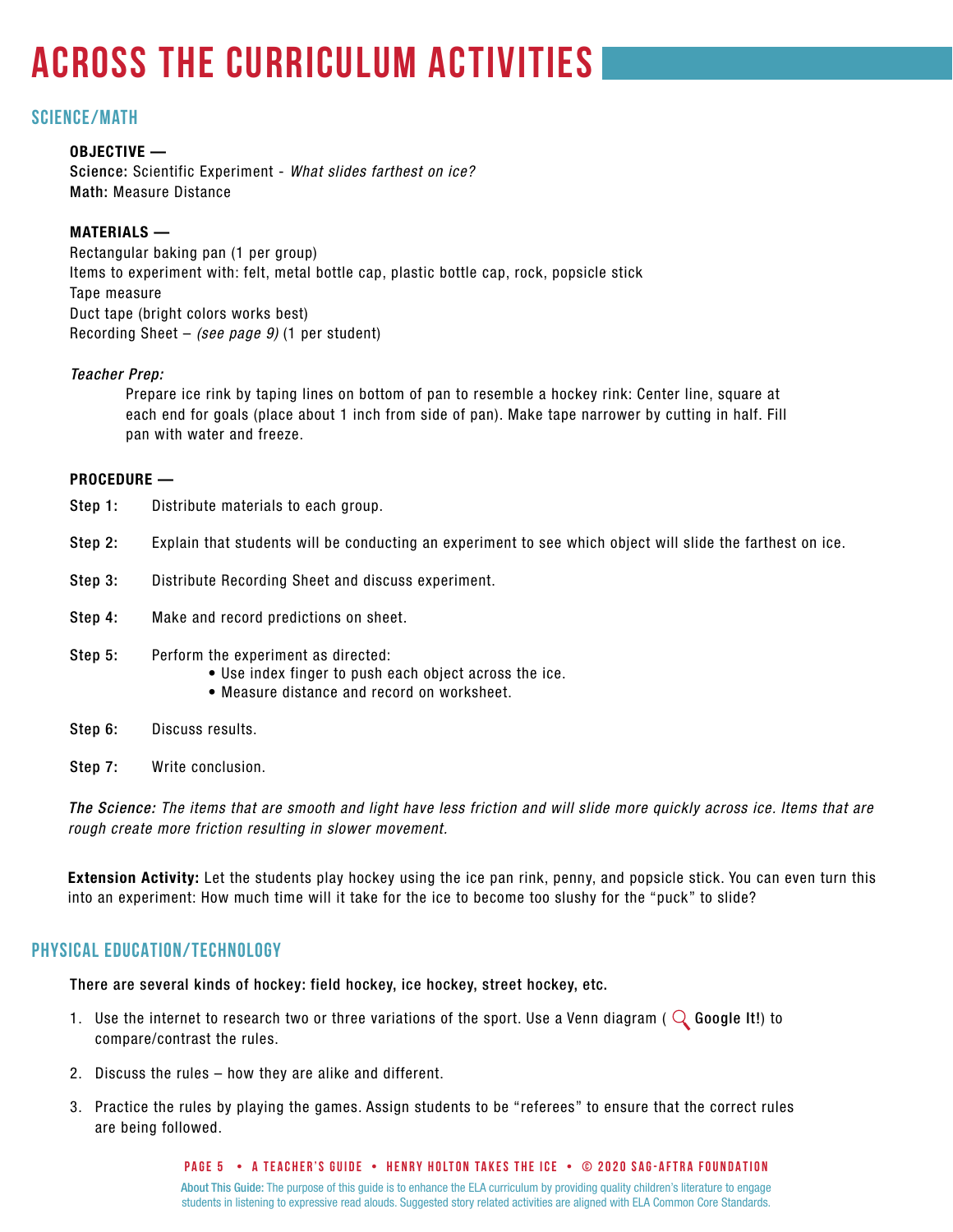#### **social studies – families**

#### OBJECTIVE —

Students identify unique qualities of their family and learn/practice acceptance of all families.

#### TEACHER RESEARCH —

To try to avoid any awkward moments, research educational resources around different kinds of families, such as foster/adoption, LGBTQ, single parent, stepfamilies, and guardianship, and be senstive and conscious of all different types of families.

#### MATERIALS —

Art paper Art supplies Yarn *Teacher Prep:* Make a large circle labeled: *Families are Unique*

#### PROCEDURE —

- Discuss Henry's family: Who made up the family? What did they like to do? How do you know they cared about each other? Step 1:
- Explain to students that everybody's family is special and unique. Give an example using your own family pointing, out any differences and similarities to the Holton family. Note to students that some children have a mom and a dad. Some might have one parent. Some have two moms or two dads or a grandparent. Have students think about their own family and share how it is unique and different from the Holton family. Step 2:
- Call on students to share thoughts about their family. Step 3:
- Discuss the importance of family and ask students to share why their family is important to them. Step 4:
- Remind students that hockey was something that the Holton family enjoyed. Ask students to think about what their family enjoys doing together and discuss. Step 5:
- Lead students to an understanding that although families may look very different from each other, all families care about each other. Step 6:
- Tell students they are going to draw their family doing something that is important to them. Step 7:
- Display the pictures on a wall or bulletin board. In the center, put a circle labeled "Families are Unique." Display student pictures around the circle. Use yarn to connect the students' pictures to the center circle. Step 8: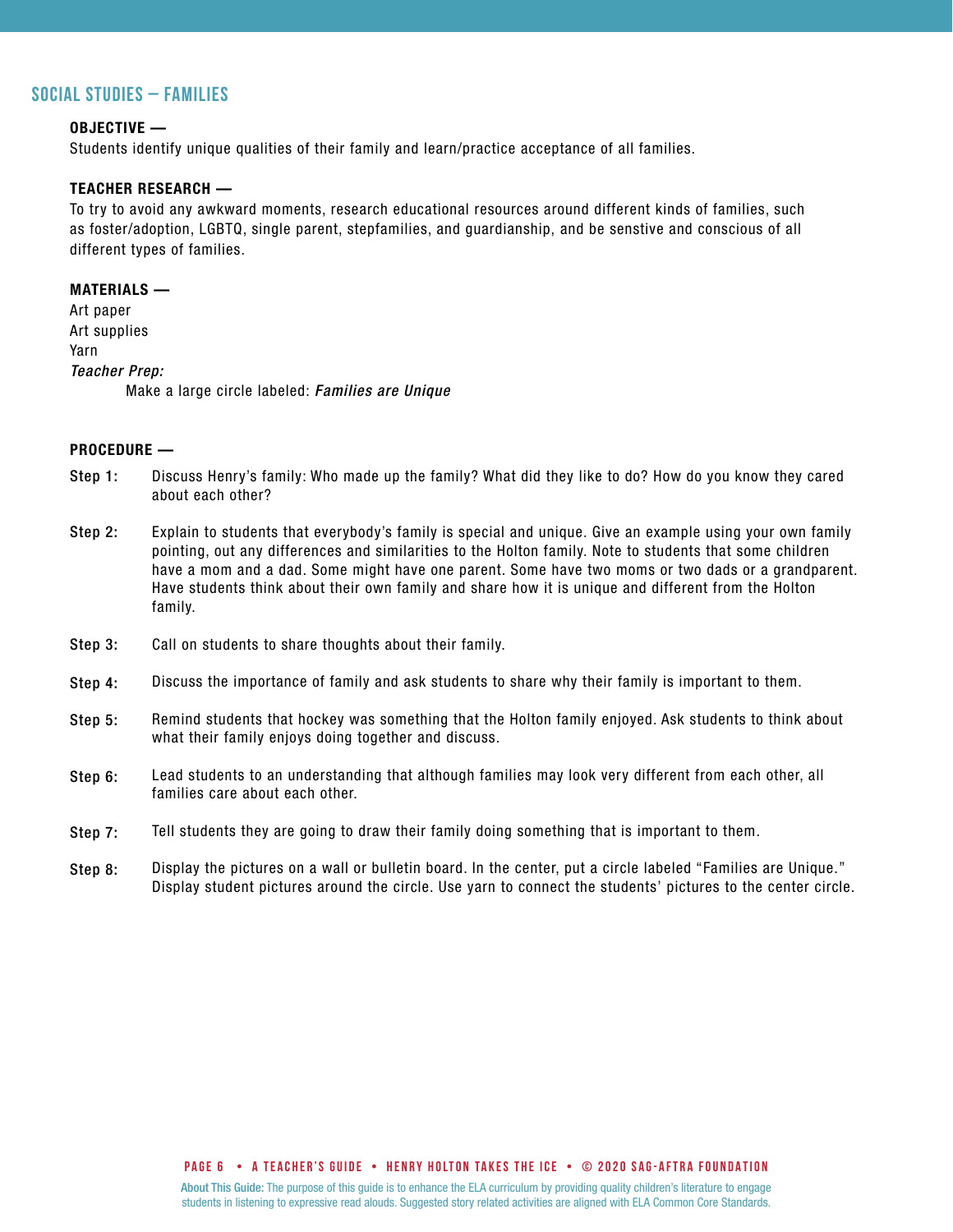#### **social studies – gender roles**

#### TEACHER RESEARCH —

[Common Sense Education®](https://www.commonsense.org/education/), a non-profit for parents and teachers, has a resource that we like with a few simple age-appropriate tips on speaking about gender stereotypes. Additionally, please find educational resources to research "gender creative" and "non-binary" identities.

#### MATERIALS —

3 column chart: FEMALE MALE EVERYONE

Word Cards:

Prepare cards with ideas/activities usually associated with gender. Examples: blue, pink, sports, glitter, LEGOs, dolls, unicorns, cheerleading, ballet, doctor, nurse, teacher, police officer, firefighter, cooking, cars, construction worker

#### PROCEDURE —

- Remind students that Henry Holton's sister thought that ice dancing was for girls. Tell students that you have some more ideas and activities that many people associate with being male or female. Show each term and have students tell which column to put the word under. If students can't agree – the word card goes under EVERYONE. Step 1:
- Discuss responses: Is it true that these are just boys' (male) or girls' (female) things? Step 2:
- Explain gender roles and stereotyping. Gender roles are ideas or behaviors that are associated with being a boy (male) or girl (female). Stereotyping is when we believe a simple idea about a large group of people. So, when we think of something as being a girl (female) or boy (male) thing, we are stereotyping people according to their gender. This is called gender stereotyping. Please give an example of something you personally like which doesn't stereotypically match your gender to help open up the conversation for students who don't identify with gender stereotypes. Step 3:
- Ask students if they believe that we all fit totally into gender stereotypes and discuss. Lead students to the understanding that each person is unique. What we like isn't based on gender, but rather on talents and interests a person has. Step 4:
- Discuss why gender stereotyping might be harmful. (People can't be themselves, it can make people stop doing an activity that they really like and want to do, etc.) Step 5:
- Refer back to the chart and ask students how they would change things on the chart. Step 6:
- Have students form a circle. Tell them to think of something they like that is often associated with the opposite gender. Take turns sharing responses. Step 7: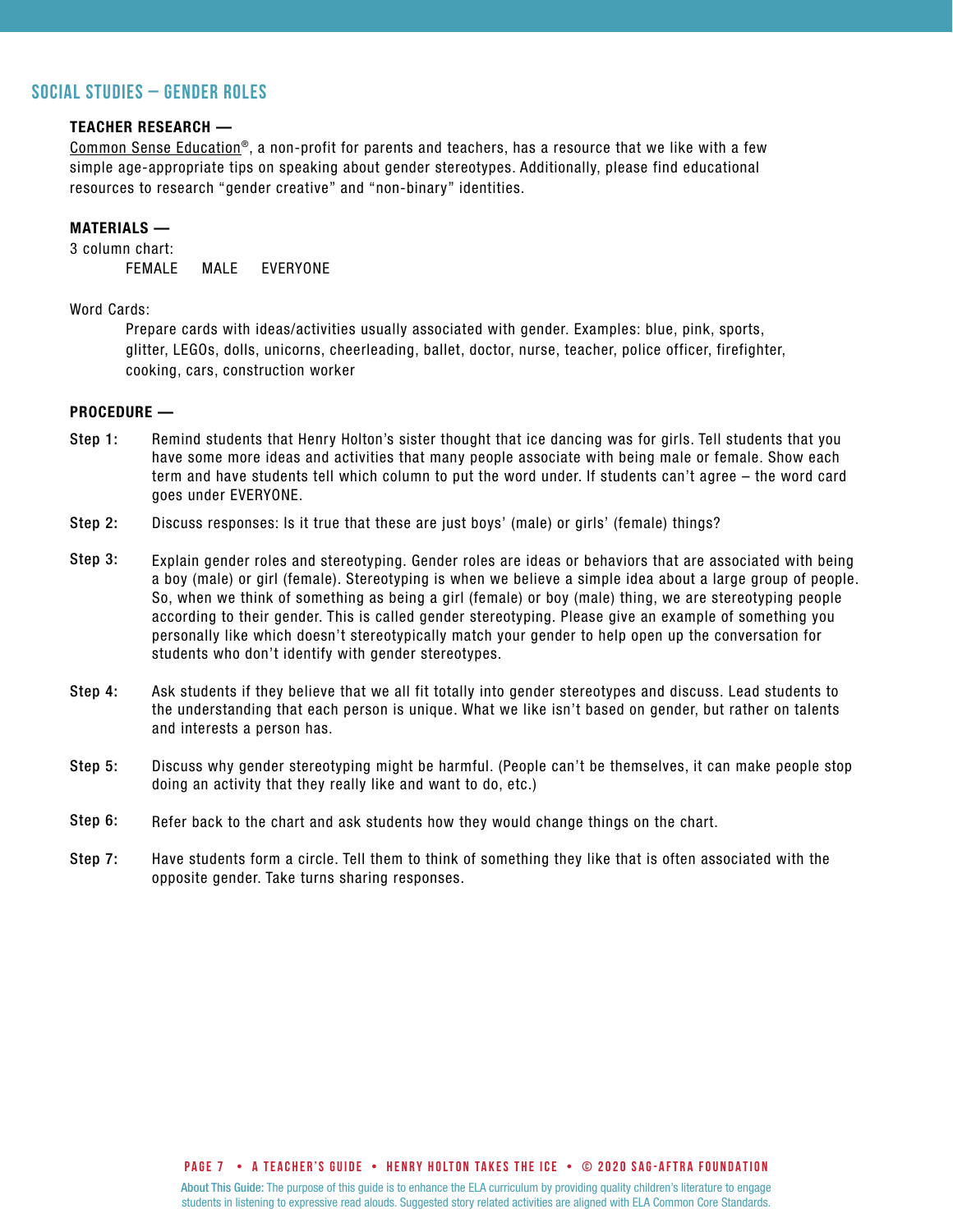Name:



### Beginning Sentence

State your opinion. Circle one.

I think anyone can participate in ice dancing.

I agree with Henry Holton's sister that ice dancing is only for girls.

### Middle Sentences

Give your reason(s)

## Closing Sentence

State your opinion. Circle one.

That is why I think anyone can participate in ice dancing.

That is why I agree with Henry Holton's sister that ice dancing is only for girls.

## Publish Your Work

Put it all together!

About This Guide: The purpose of this guide is to enhance the ELA curriculum by providing quality children's literature to engage students in listening to expressive read alouds. Suggested story related activities are aligned with ELA Common Core Standards. **PAGE 8 • A teacher's GUIDE • HENRY HOLTON TAKES THE ICE • © 2020 SAG-AFTRA FOUNDATION**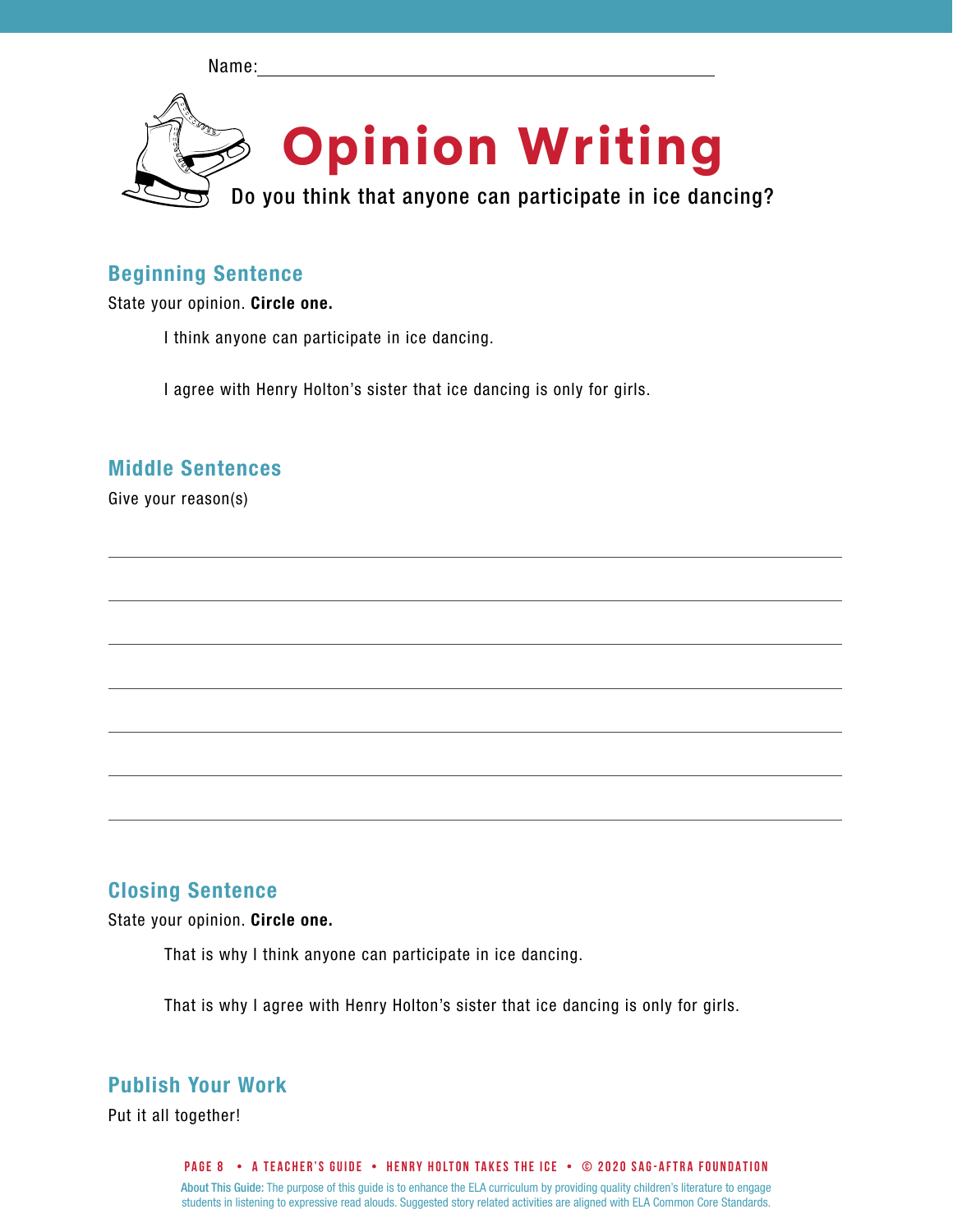# Recording Sheet

# **What will slide the farthest on ice?**

Metal bottle cap, Plastic cap, Felt, Rock, Popsicle stick, Penny

### Make a prediction

Write which object above you think will slide the farthest on ice and explain why. Which item will hardly slide at all? Explain.

.

I think will slide the farthest because

I think will hardly slide at all.

### Conduct the experiment

- 1. Place the metal bottle cap behind the "goal" making sure it is touching the side.
- 2. Use you index finger to push the item gently.
- 3. Measure and record the distance in the chart.
- 4. Repeat procedure for each object.

| <b>Item</b>      | <b>Distance</b> |
|------------------|-----------------|
| Metal bottle cap |                 |
| Plastic cap      |                 |
| Felt             |                 |
| Rock             |                 |
| Popsicle stick   |                 |
| Penny            |                 |

## Conclusion

Was your prediction correct? What did you learn from the experiment?

**PAGE 9 • A teacher's GUIDE • HENRY HOLTON TAKES THE ICE • © 2020 SAG-AFTRA FOUNDATION**